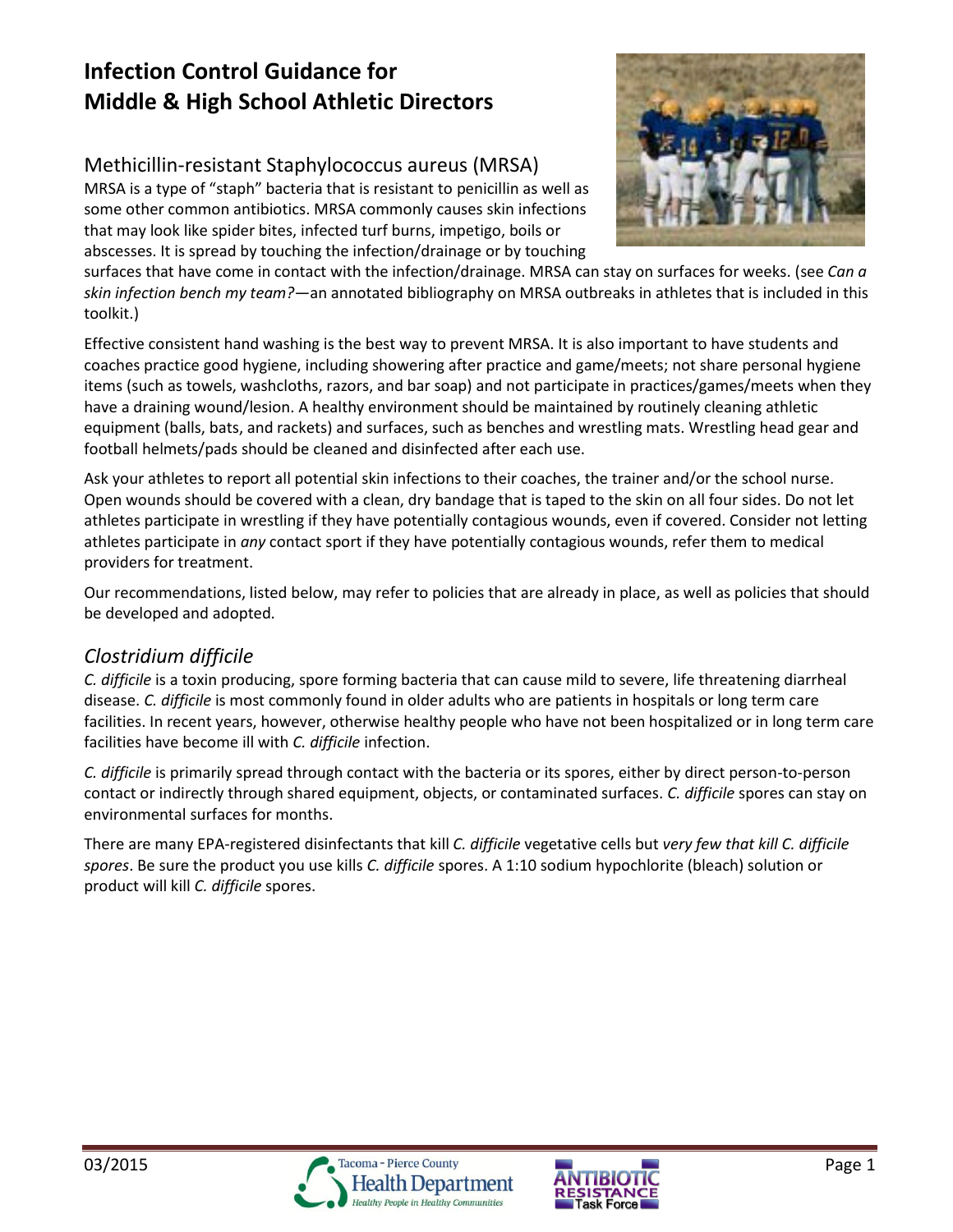# **General Guidance**

- 1. All environmental hard surfaces that may come in contact with body fluids should be cleaned and disinfected daily with an EPA-approved disinfectant, including benches and workout machines (pads, rests, etc.). Clean all visibly soiled areas with a detergent, using friction. Rinse, and then disinfect clean areas to remove bacteria. Always wear gloves when using disinfectants.
- 2. All floors/wall padding in athletic settings should be cleaned daily (if room is used).
- 3. Locker rooms, including any shower areas should be cleaned daily, if used.
- 4. A 1:10 sodium hypochlorite (household bleach) solution or product is needed for disinfection if there is body fluid present, e.g., vomiting, diarrhea, blood.
	- a. Remember to clean the surface first, rinse it, and then disinfect it with 1:10 bleach solution.
	- b. Commercially available, EPA-approved 1:10 bleach products *(such as Clorox, PDI, or Dispatch bleach wipes)* contain a detergent base which is helpful in cleaning as well as disinfecting.
	- c. Never add soap or detergent to a bleach solution yourself because of potential serious compatibility issues.
	- d. *Remember there is a five minute wet contact time for 1:10 bleach products/ solution.*
- 5. If soap is furnished, it should NOT be bar soap and it should be accessible from a wall dispenser.
- 6. Towels should not be shared. If they are washed at school, they should be washed in laundry detergent and water at 160°F (71°C) minimum and dried thoroughly in a hot dryer.
- 7. Ensure that athletic areas, locker rooms and restrooms all have separate cleaning mops and buckets, and that all mops (washable micro-fiber heads or disposable mop cloths preferred) and buckets are cleaned regularly.

## **Wrestling Room and Mats**

- 1. Wipe down padding along walls, benches and door pulls/knobs with a quaternary ammonium (quat) after practices/matches. Please refer to the manufacturer's directions for recommended contact times for the various disinfectants.
- 2. Clean floors when mats are stored and before mats are used again.
- 3. Use "dedicated" mops to clean athletic areas, and wash mop heads on a regular basis. May use Swiffer style mop if mop clothes are discarded after each use.
- 4. Mat tape may be used to cover *small* holes and *small* tears on top and bottom surfaces of mats. Tape mats together for practice as well as for matches to cover up mat sides that are in poor condition.
- 5. Replace mat coverings promptly when there are medium to large holes and/or large areas of excessive wear.
- 6. Clean and sanitize mats *before and after* practice and matches. When mats are rolled up, all sides of mats should be cleaned *before* they are rolled up.
- 7. Use "dedicated" mop heads to clean mat surfaces. Wash these mop heads on a regular basis.

# **Weight Room**

- 1. Replace all torn and worn out padding on weight machines.
- 2. Place wall dispensers with 60% alcohol-based (or greater) hand sanitizer at entrances/exits inside weight room. Athletes/coaches should be instructed to use hand sanitizer (or wash their hands with soap and water) when entering and leaving weight room (minimum use, may use more often).
- 3. If hands are visibly dirty, they should *always* use soap and water to wash before entering the weight room.
- 4. Remove tape from weight bars and grips. (Metal surfaces are easier to wipe down.)
- 5. Wipe down grips on weights and lifting belts at least daily.
- 6. Clean floors, benches, supports, pads, light switches and door pulls/knobs daily.
- 7. Discourage the use of shared equipment like lifting belts.

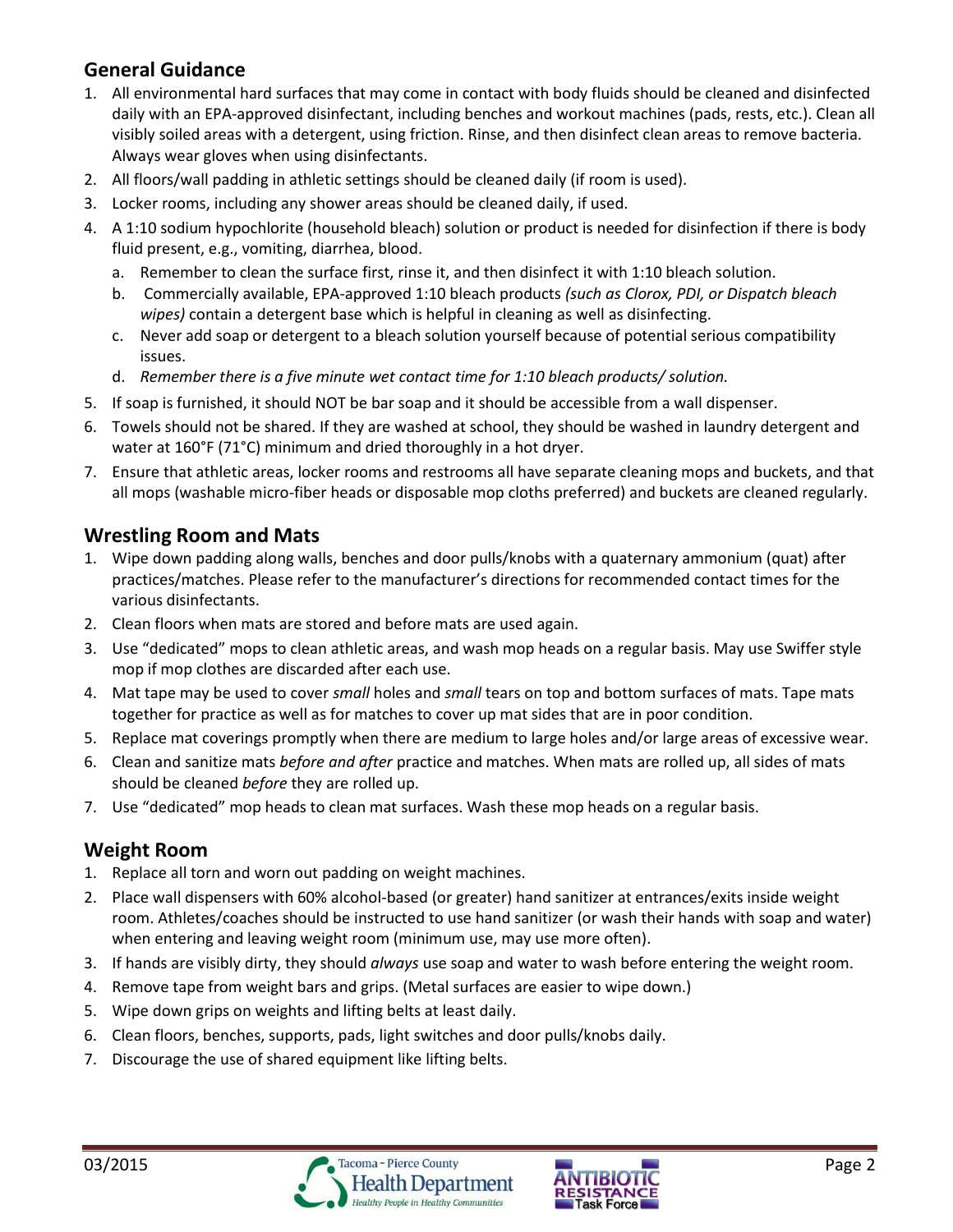## **Locker Rooms/Shower Rooms**

- 1. Provide wall-mounted dispensers for soap in shower room (next to showers).
- 2. Soap dispensers should have disposable soap "unit" refills.
- 3. Provide adequate shower facilities.

### **Sports Equipment**

- 1. Schedule regular cleanings for sports equipment: balls (football, basketballs, baseballs, softballs, volley balls), racket grips, bats, gloves, pads, etc.
- 2. Clean and disinfect sports equipment that comes in direct contact with the skin of players, such as wrestling headgear, football helmets and fencing equipment (including wires) after each use.

### **Coach**

- 1. Include 60% or greater alcohol-based hand sanitizer in coach's first aid kit so that coaches/trainers will always be able to sanitize hands before and after caring for each injured player when soap and water is not readily available. *Remember that alcohol-based hand sanitizer does not kill C. difficile spores.*
- 2. Have disposable gloves readily available in first aid kit for use when caring for the scrapes and cuts of players. Use gloves once then discard, wash hands or use hand sanitizer immediately after removing gloves.
- 3. Check athletes for skin infections before practice or games/matches. Do not let athletes participate in wrestling if they have potentially contagious wounds, even if covered. Consider not letting athletes participate in any contact sport if they have a potentially contagious wound.
- 4. Refer athletes with potential skins infections either to the team physician or their own medical provider. Culturing wounds should be encouraged.
- 5. Use scoop (not hands) when taking ice out of cooler to make ice packs to treat sports injuries. Also, clean scoop and cooler daily when in use and do not store scoop in ice cooler.
- 6. Do not have shared "drinking" water bottles; each player should have his/her own water container.
- 7. Shower immediately after matches/games/practices when there is physical contact with the athletes.

### **Athlete**

- 1. **Remind athletes that washing their hands with warm, soapy water effectively and consistently is one of the best things they can do to prevent MRSA,** *C. difficile* **and other diseases**.
- 2. Strongly encourage showering with soap and water immediately after practice/games/ matches.
- 3. Remind athletes NOT to share personal hygiene items (bar soap, towels, and razors), clothing or water bottles.
- 4. Remind athletes NOT to share antibiotics or ointments and salves.
- 5. Remind athletes NOT to touch other peoples' skin infections.
- 6. Remind athletes NOT to touch face, nose or groin while in practice/matches/games.
- 7. Ask athletes to consider refraining from cosmetic shaving. If they feel they must shave, encourage them to do so a few days before they participate in sports events to help minimize their vulnerability to skin infections.
- 8. Ask athletes to treat any draining wound as a potential skin infection.
- 9. Encourage athletes who use the weight room to wear workout clothing that minimizes bare skin contact with benches, weight equipment, etc.
- 10. Remind athletes to wear practice clothes/uniforms only once, then wash them with laundry detergent and water and dry in a hot dryer.
- 11. Remind athletes to report skin abrasions, wounds and potential skin infections to a coach/trainer and/or the school nurse.